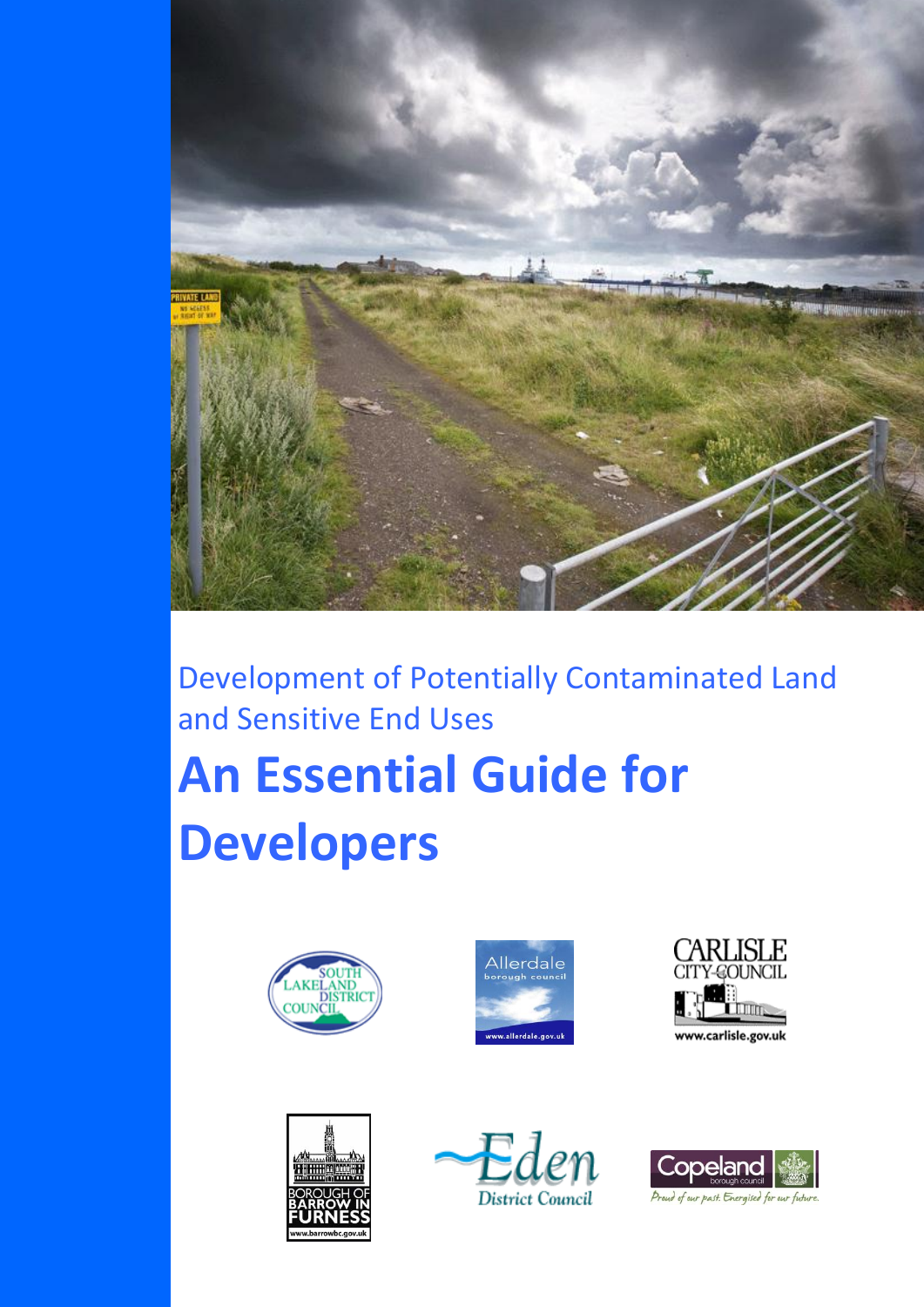### **CONTENTS**

|                                                                                                | Page |
|------------------------------------------------------------------------------------------------|------|
| <b>INTRODUCTION</b>                                                                            | 1    |
| <b>OVERVIEW</b>                                                                                | 2    |
| <b>Contaminated Land</b>                                                                       |      |
| <b>National Planning Policy Framework</b>                                                      |      |
| - Planning System                                                                              |      |
| - When to Consider Contamination                                                               |      |
| - Developers Responsibility                                                                    |      |
| <b>SUBMITTING AN APPLICATION</b>                                                               | 5    |
| <b>Full and Outline Planning Consent</b>                                                       |      |
| <b>Building Regulations</b>                                                                    |      |
| <b>INVESTIGATION PROCEDURE</b>                                                                 | 6    |
| Summary                                                                                        |      |
| Preliminary Investigation (desk study, site reconnaissance<br>and preliminary risk assessment) |      |
| Field Investigation and Risk Assessment                                                        |      |
| <b>Remediation Scheme</b>                                                                      |      |
| Verification Reporting and Monitoring                                                          |      |
| <b>USEFUL INFORMATION</b>                                                                      |      |
| <b>Cover Systems</b>                                                                           |      |
| Verification of Cover Systems                                                                  |      |
|                                                                                                |      |

#### **DISCLAIMER**

Websites References

This document is written to serve as an informative and helpful source of advice, based on guidance and legislation at the time of publication. The Cumbria Contaminated Land Officer Group has taken all reasonable precautions to ensure the information is correct and we cannot accept any liability for loss or damage caused by any person relying on this information, or for any errors or omissions in the information provided. It is the reader's responsibility to ensure that current legislation, guidance and practical methods are adhered to as they may be subject to change.

January 2013 (Rev. C)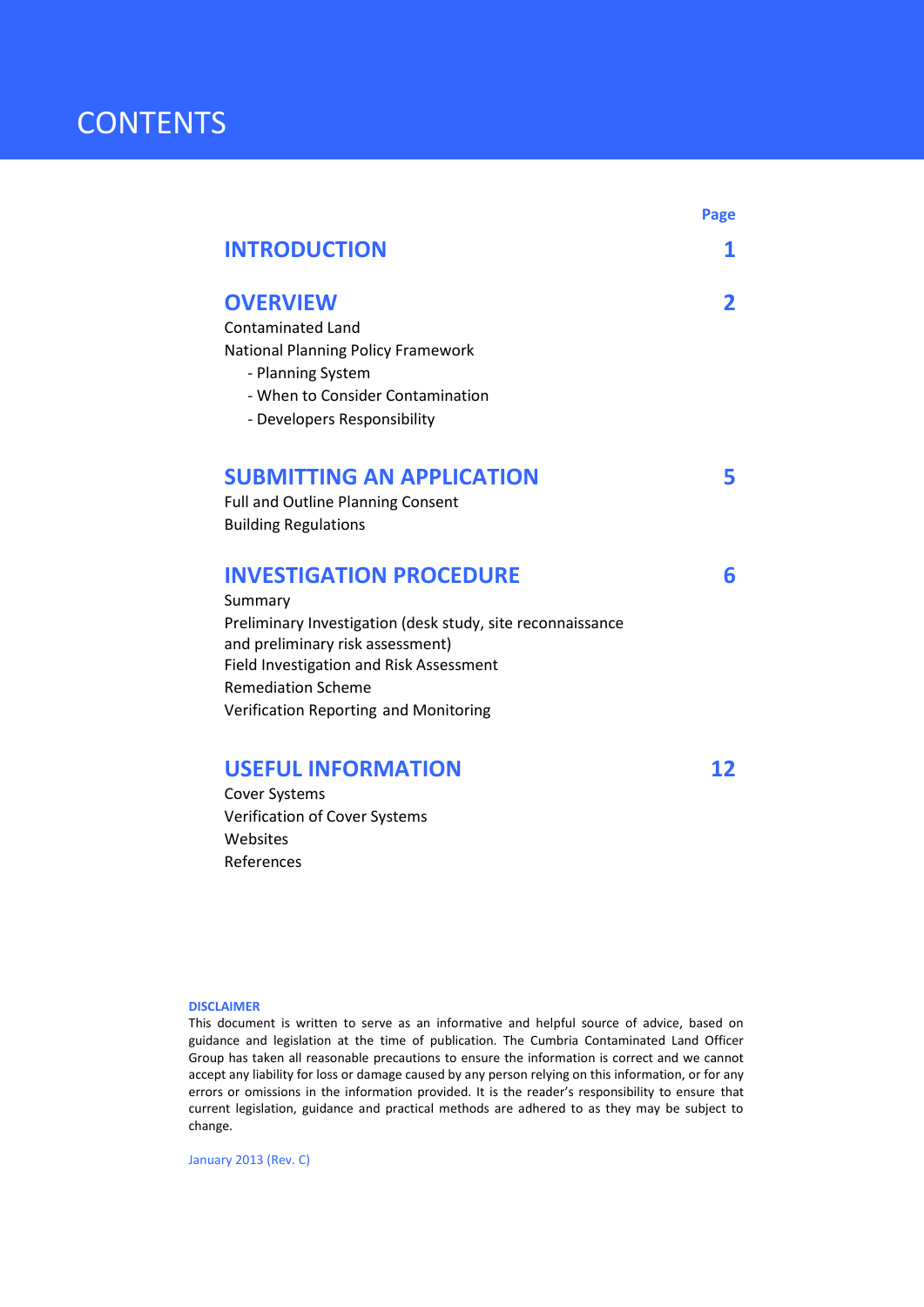The Government's planning guidance on contaminated land is set out in the National Planning Policy Framework (NPPF). Development of contaminated land is material planning consideration and the actual or possible presence of contamination and associated risks should be established.

Paragraph 109 of the NPPF states the Planning System should contribute to and enhance the natural and local environment by: '…preventing both new and existing development from contributing to or being put at unacceptable risk from, or being adversely affected by unacceptable levels of soil pollution or land instability; and remediating and mitigating despoiled, degraded, derelict, contaminated and unstable land, where appropriate'.

The purpose of this guide is to assist developers and site owners involved in the management and assessment of contaminated land and/or where development proposals include sensitive end uses, such as housing. All investigations should be carried out in accordance with the **Investigation of Potentially Contaminated Site – Code of Practice** (British Standard 10175 (2011)) and by a competent person. **Reports may be rejected if this is not met.** The NPPF states a competent person is 'a person with a recognised relevant qualification, sufficient experience in dealing with the type(s) of pollution or land instability, and membership of a relevant professional organisation.'

This guide has been produced by members of the Cumbria Contaminated Land Officer Group to support a consistent approach throughout the County.

| Local Authority/Agency                                           | Email                                          | <b>Telephone</b> |
|------------------------------------------------------------------|------------------------------------------------|------------------|
| Allerdale                                                        | environmental.health@allerdale.gov.uk          | 01900 702580     |
| Barrow-in-Furness<br>-Fnvironmental<br><b>Protection Officer</b> | environment@barrowbc.gov.uk                    | 01229 876543     |
| Carlisle                                                         | environmentalhealth@carlisle.gov.uk            | 01228 817559     |
| Copeland                                                         | envhealth@copeland.gov.uk                      | 01946 598336     |
| Eden<br>-Contaminated Land<br>Officer                            | pollution@eden.gov.uk                          | 01768 212490     |
| South Lakeland                                                   | deh@southlakeland.gov.uk                       | 0845 050 4434    |
| <b>Environment Agency</b>                                        | penrith.planning@environment-<br>agency.gov.uk | 01768 215798     |
| Natural England                                                  | northwest@naturalengland.org.uk                | 0300 060 2122    |

### **Contacts**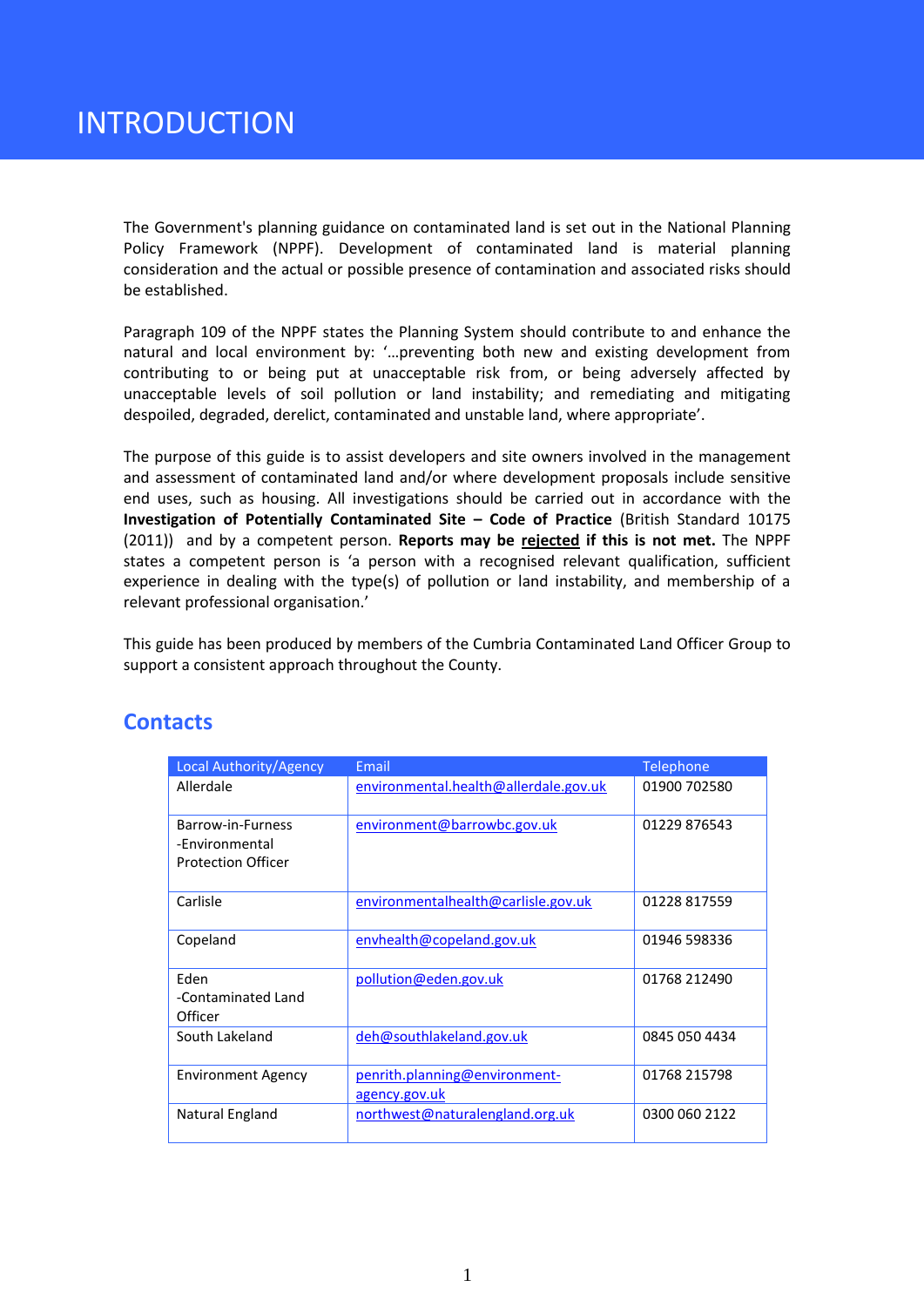# **OVERVIEW**

### **Contaminated Land**

Where land is affected by contamination or land stability issues, under the planning system, it is the developers responsibility for securing safe development. As a minimum, land should not be capable of being determined as contaminated land under Part 2A of the Environmental Protection Act 1990.

### **Part 2A - The Legal Definition**

Section 78A(2) defines Contaminated Land for the purposes of Part 2A as:

*'any land which appears to the Local Authority in whose area it is situated to be in such a condition, by reason of substances in, on or under the land, that –*

*(a) Significant harm is being caused or there is a significant possibility of such harm being caused; or* 

*(b) Pollution of controlled waters is being, or is likely to be, caused'.* 

Under Part 2A, for a relevant risk to exist there needs to be at least one 'contaminant linkage'. This is the term used which identifies the relationship between a contaminant, a pathway and a receptor.

- A 'contaminant' is a substance which is in, on or under the land and which has the potential to cause significant harm to a relevant receptor, or to cause significant pollution of controlled waters.
- A 'receptor' is something that could be adversely affected by a contaminant, for example a person, an organism, an ecosystem, property, or controlled waters. The various types of receptors that are relevant under the Part 2A regime are explained in later sections.
- A 'pathway' is a route by which a receptor is or might be affected by a contaminant.

All three elements of a contaminant linkage must exist in relation to particular land before the land can be considered potentially to be contaminated land under Part2A, including evidence of the actual presence of contaminants.

The term 'significant contaminant linkage', as used in the Statutory Guidance (DEFRA, 2012), means a contaminant linkage which gives rise to a level of risk sufficient to justify a piece of land being determined as contaminated land. The term 'significant contaminant' means the contaminant which forms part of a significant contaminant linkage.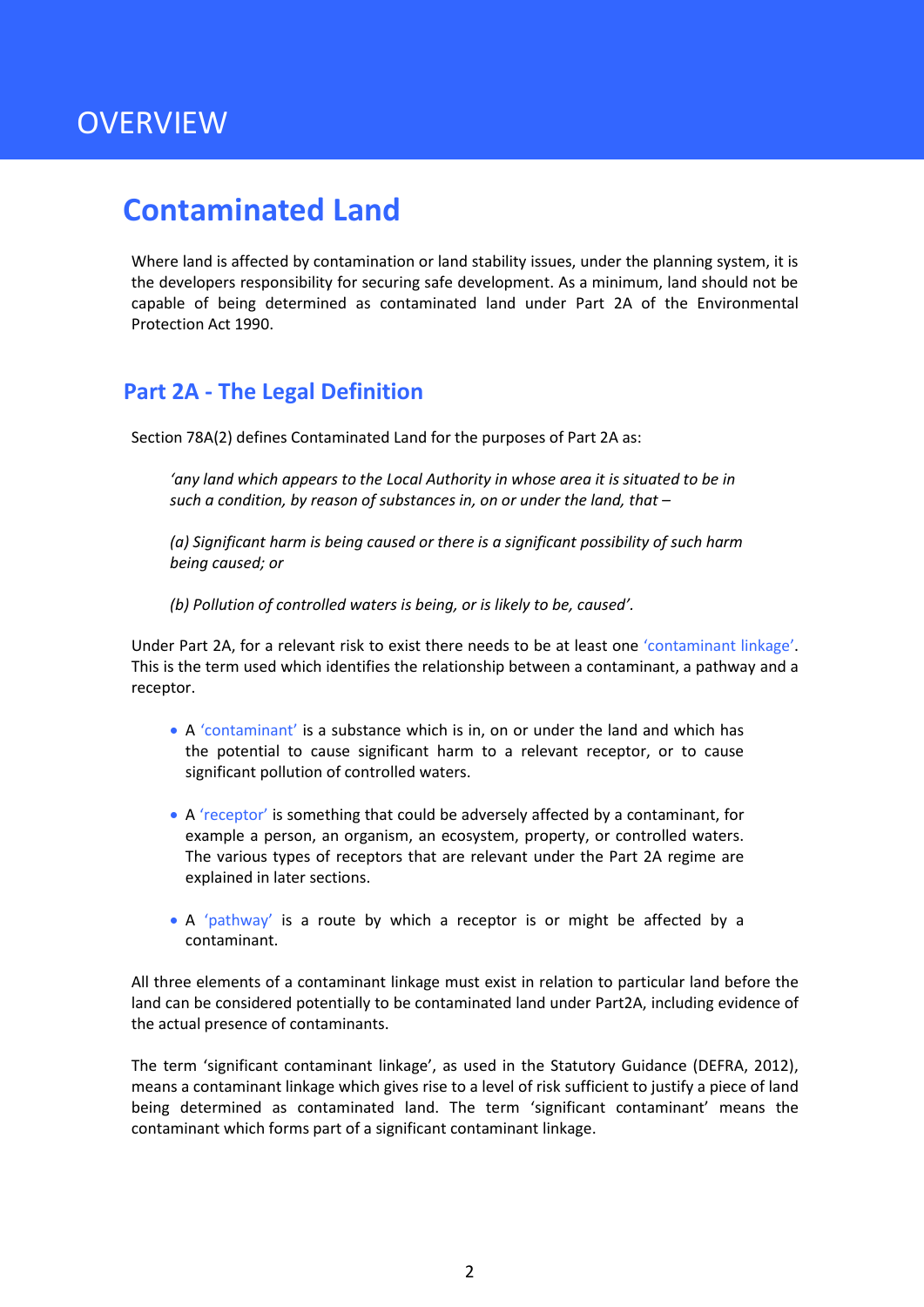# **OVERVIEW**

# **National Planning Policy Framework**

### **The Planning System**

The [National Planning Policy Framework](http://www.communities.gov.uk/documents/planningandbuilding/pdf/2116950.pdf) (NPPF) (DCLG, 2012) seeks to prevent unacceptable risks from pollution and land instability, and planning decisions should ensure that new development is appropriate for its location. The effects (including cumulative effects) of pollution on health, the natural environment or general amenity, and the potential sensitivity of the area or proposed development to adverse effects from pollution, should be taken into account.

Where a site is affected by contamination or land stability issues, responsibility for securing a safe development rests with the developer and/or landowner.

Paragraph 121 of the NPPF (DCLG, 2012) states that planning decisions should ensure that:

- the site is suitable for its new use taking account of ground conditions and land instability, including from natural hazards or former activities such as mining, pollution arising from previous uses and any proposals for mitigation including land remediation or impacts on the natural environment arising from that remediation;
- after remediation, as a minimum, land should not be capable of being determined as contaminated land under Part IIA of the Environmental Protection Act 1990; and
- adequate site investigation information, prepared by a competent person, is presented.

### **When to consider contamination**

On a precautionary basis, the possibility of contamination should be assumed when considering individual planning applications in relation to all land subject to or adjacent to previous industrial use and also where uses are being considered that are particularly sensitive to contamination – e.g. housing, schools, hospitals, children's play areas.

#### <span id="page-4-0"></span>**Sensitive End Uses**

Where development includes any of the following sensitive end uses, a contamination assessment is required:

- Housing
- **Schools**
- Nurseries
- Children's Play Areas
- Public Open Space
- Allotments
- Highly sensitive groundwater used for potable supply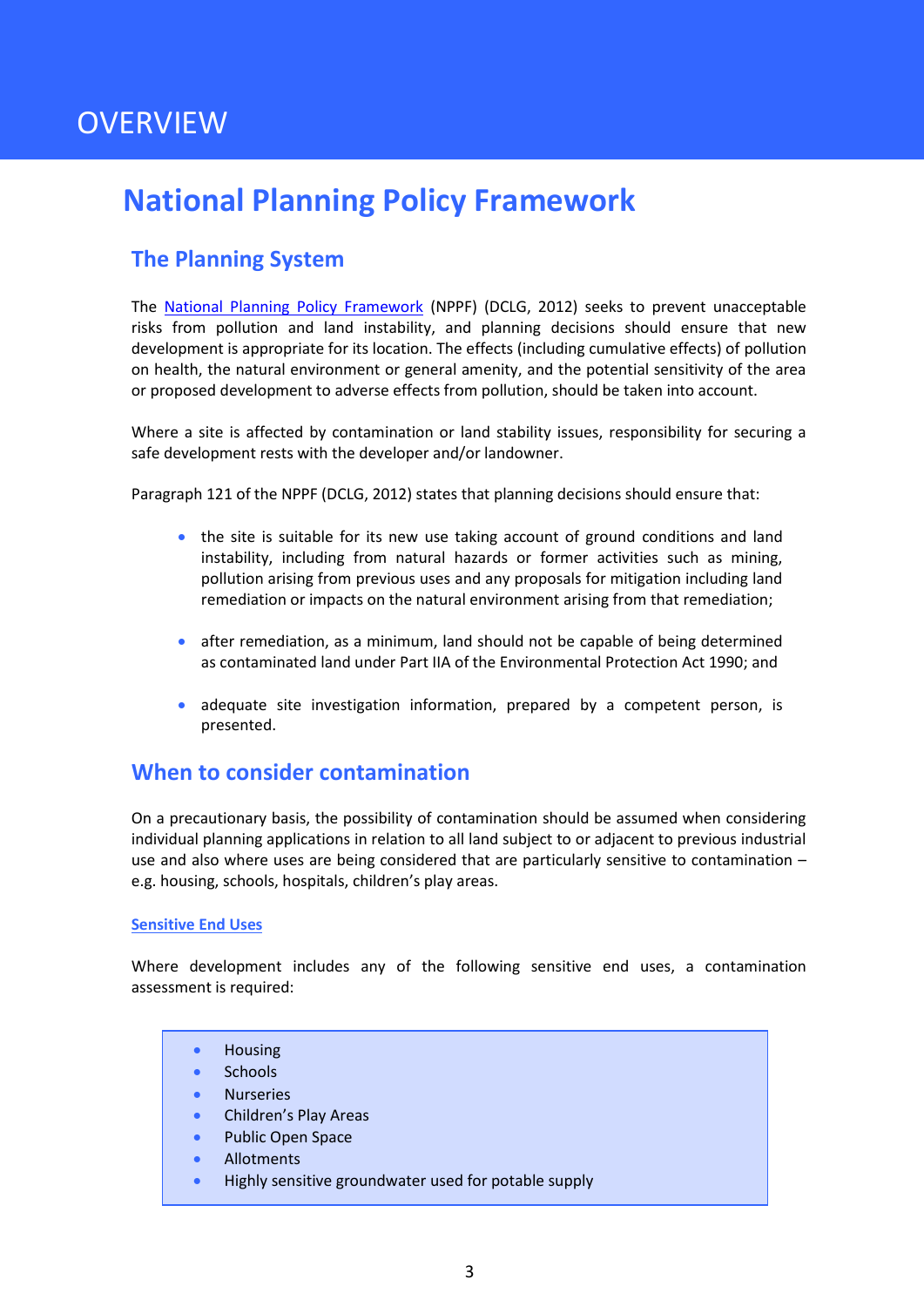#### **Potentially contaminating land uses**

A wide range of industries may historically have contaminated, or have the potential to contaminate the land they are sited upon (and neighbouring land)  $-$  The DOE Industry [Profiles](http://www.environment-agency.gov.uk/research/planning/33708.aspx) give further details.

- Smelters, foundries, steel works, metal processing & finishing works
- Coal & mineral mining & processing, both deep mines and opencast
- Heavy engineering & engineering works, e.g. car manufacture, shipbuilding
- Military/defence related activities
- Electrical & electronic equipment manufacture & repair
- **Gasworks, coal carbonisation plants, power stations**
- Oil refineries, petroleum storage & distribution sites
- Manufacture & use of asbestos, cement, lime & gypsum
- Manufacture of organic & inorganic chemicals, including pesticides, acids/alkalis, pharmaceuticals, solvents, paints, detergents and cosmetics
- Rubber industry, including tyre manufacture
- **Munitions & explosives production, testing & storage sites**
- **Glass making & ceramics manufacture**
- **•** Textile industry, including tanning & dyestuffs
- Paper & pulp manufacture, printing works & photographic processing
- **•** Timber Treatment
- Food processing industry & catering establishments
- Railway depots, dockyards (including filled dock basins), garages, road haulage depots, Airports
- **Landfill, storage & incineration of waste**
- **Sewage works, farms, stables & kennels**
- Abattoirs, animal waste processing & burial of diseased livestock
- Scrap yards
- Dry cleaning premises
- All types of laboratories

#### Other uses & types of land that might be contaminated include:

- Radioactive substances used in industrial activities not mentioned above – e.g. gas mantle production, luminising works
- **Burial sites & graveyards**
- Agriculture excessive use or spills of pesticides, herbicides, fungicides, sewage sludge & farm waste disposal
- Naturally-occurring radioactivity, including radon
- Naturally-occurring elevated concentrations of metals and other substances
- Methane & carbon dioxide production & emissions in coal mining areas, wetlands, peat moors or former wetlands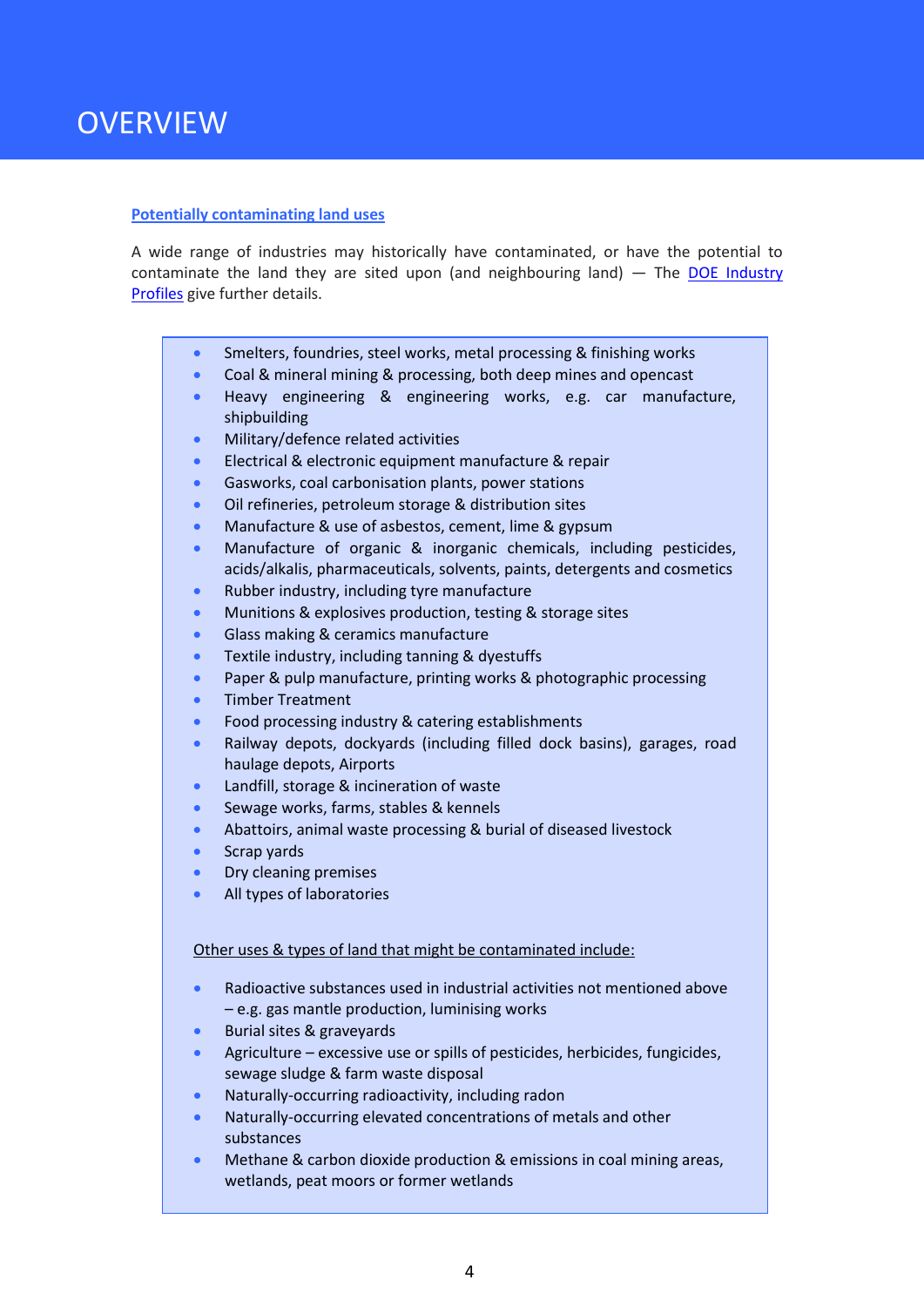### <span id="page-6-0"></span>**Developers Responsibility**

It is the developers responsibility to secure safe development and provide the necessary information. The minimum information that should be provided by an applicant is the report of a Preliminary Investigation (desk study, site reconnaissance and preliminary risk assessment).

All investigations of land potentially affected by contamination should be carried out in accordance with established procedures (such as British Standard 10175 (2011) Investigation of Potentially Contaminated Sites – Code of Practice).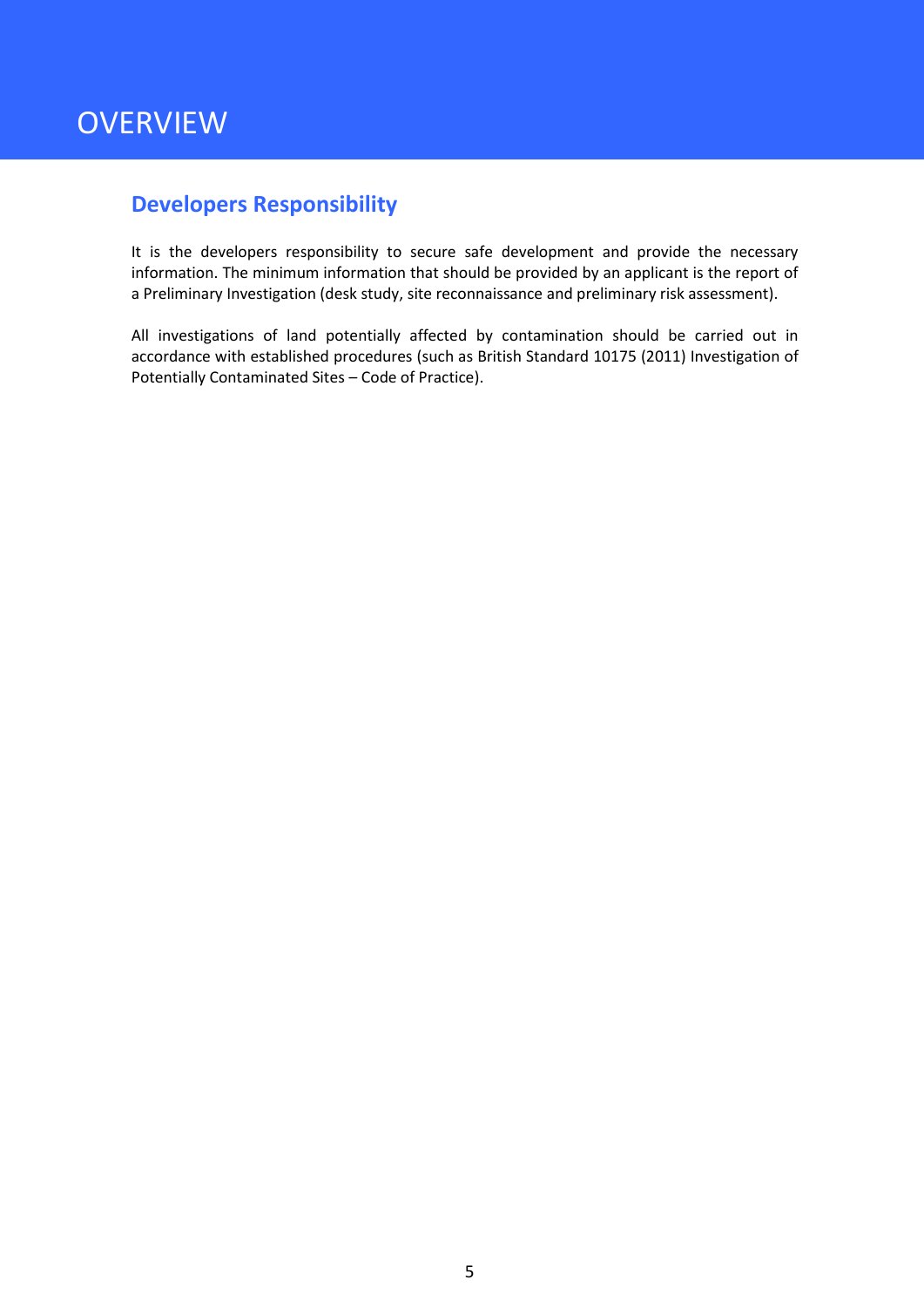# **Full and Outline Planning Consent**

**Section 15** on the national planning application form (1APP) relates to land contamination. It states that if you answer **YES** to any these questions, then you **MUST SUBMIT** an appropriate contamination assessment. You are advised to speak to [Environmental Protection](#page-15-0)  [Units/](#page-15-0)Planning Authority before submitting an application.

The need to provide an adequate assessment of land contamination is outlined in the National Planning Policy Framework. The developer should be aware that failure or omissions on his part could lead to liability under Part 2A in addition to planning enforcement.

| 15. Existing Use<br>Please describe the current use of the site:                                                                                                                                           | When describing the current use of the site please<br>also include any details of the part(s) of any listed<br>building(s)/structure(s) being affected.      |
|------------------------------------------------------------------------------------------------------------------------------------------------------------------------------------------------------------|--------------------------------------------------------------------------------------------------------------------------------------------------------------|
| No<br>Yes<br>Is the site currently vacant?<br>If Yes, please describe the last use of the site:                                                                                                            | When answering whether the site is currently<br>vacant, this means whether the site is currently<br>not in active use, including waste/derelict land.        |
| When did this use end (if known)?<br>DD/MM/YYYY<br>(date where known may be approximate)<br>Does the proposal involve any of the following:<br>Yes<br><b>No</b><br>Land which is known to be contaminated? | Development on land which has known<br>contamination or known to be affected by<br>contamination. (see page 4).                                              |
| Land where contamination is<br>No<br>Yes<br>suspected for all or part of the site?<br>A proposed use that would                                                                                            | Development on or in close proximity to<br>potentially contaminative uses. (see page 4)                                                                      |
| be particularly vulnerable<br>No<br>Yes<br>to the presence of contamination?<br>If you have answered Yes to any of the above, you will need to<br>submit an appropriate contamination assessment.          | Undeveloped sites may still be<br>contaminated - it is not restricted to<br>brownfield sites. Please state if the<br>proposed use is sensitive. (see page 3) |

Reports  $1, 2$  and  $3$ , (see page 7) where required, should be submitted with the application. However, it is understood that permission for some developments may be uncertain and therefore advise you to speak to your Local Planning Authority/Environmental Protection Unit to establish if, as a minimum, a Preliminary Investigation would be accepted and conditions imposed for further investigation, if necessary.

# **Building Regulations**

Compliance with the [Building Regulations](http://www.planningportal.gov.uk/uploads/br/BR_PDFs_ADC_2004.pdf) is a separate issue and approval may also be required. The developer/applicant must ensure that the Building Control Officer is aware of any contamination issues and that the appropriate requirements are met.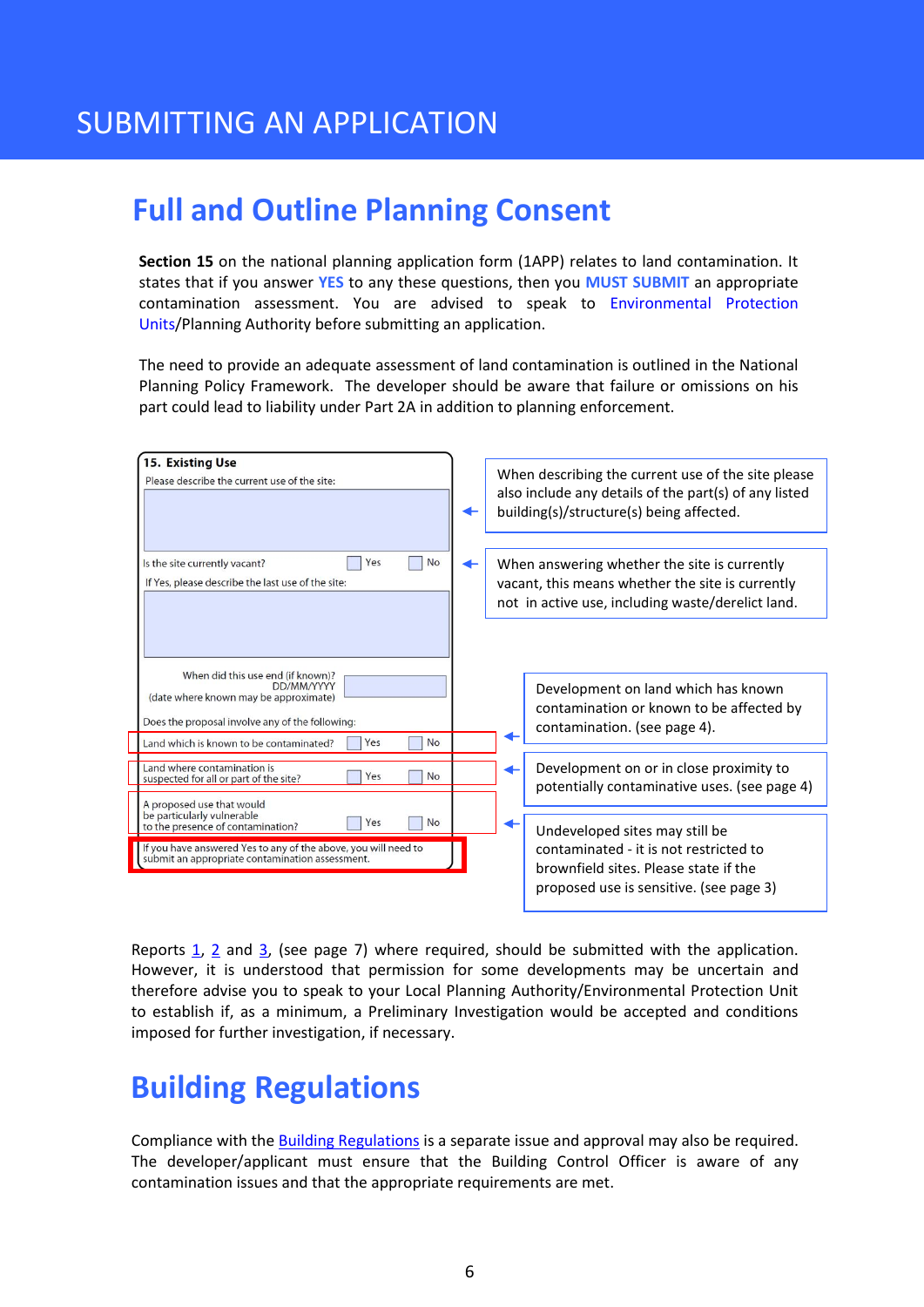# INVESTIGATION PROCEDURE

The **Model Procedures for the Management of Land Contamination** [\(CLR11\)](http://publications.environment-agency.gov.uk/pdf/SCHO0804BIBR-e-e.pdf) explains the risk assessment procedure when dealing with potentially contaminated land; it is recommended that a tiered approach be adopted and investigations should be undertaken in accordance with **BS10175 (2011) Investigation of Potentially Contaminated Sites – Code of Practice** [\(available](http://shop.bsigroup.com/en/ProductDetail/?pid=000000000030205349)  [here\)](http://shop.bsigroup.com/en/ProductDetail/?pid=000000000030205349). This flow chart outlines how this process interacts with the planning regime.

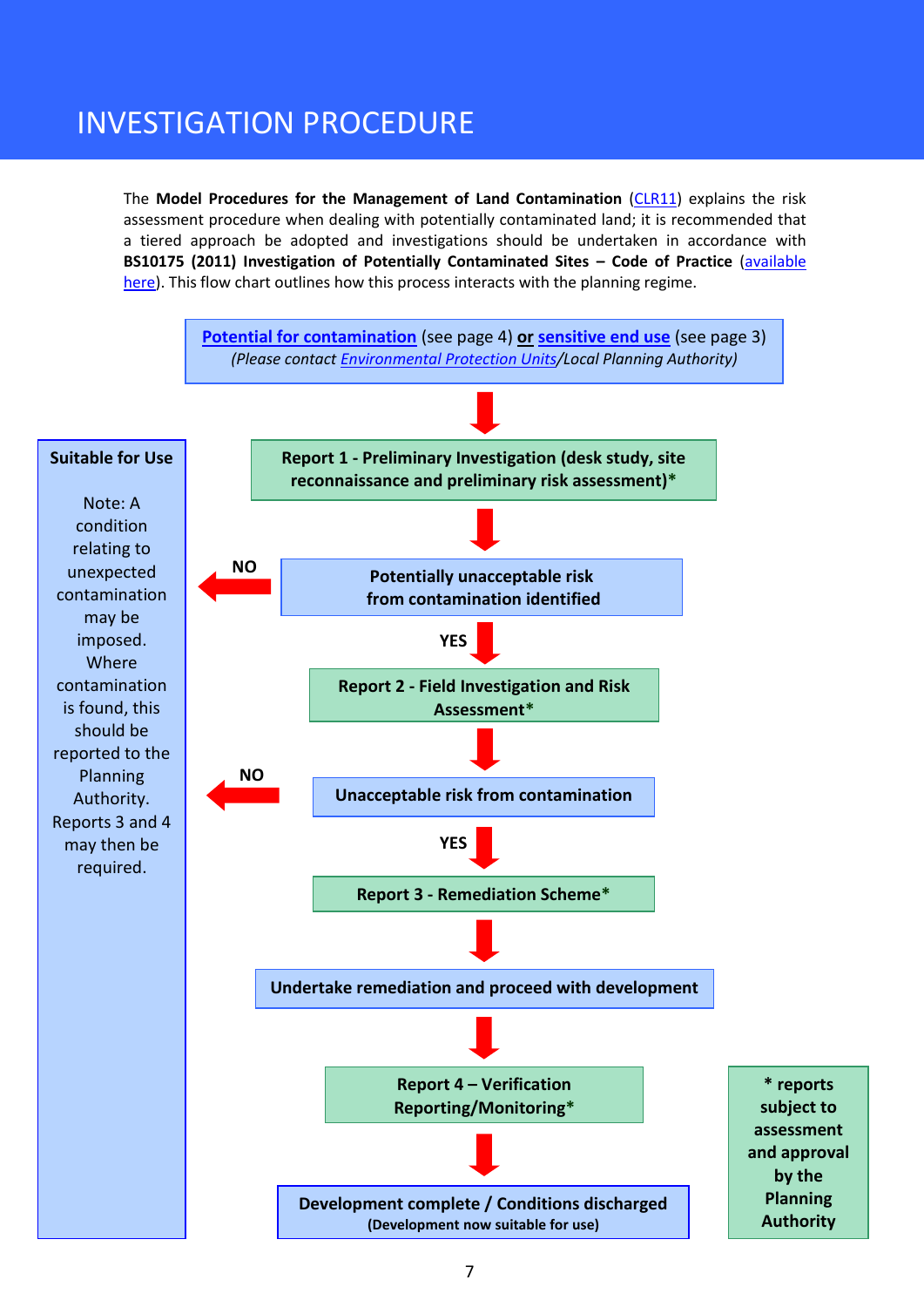## INVESTIGATION PROCEDURE

### <span id="page-9-0"></span>**Preliminary Investigation**

### **(desk study, site reconnaissance and preliminary risk assessment)**

The investigation should be carried out in accordance with *British Standard 10175 (2011), Investigation of potentially contaminated sites – Code of Practice* and *Contaminated Land Report 11* (CLR11).

The approach to undertaking a Preliminary Investigation is provided in BS 10175, section 10.2. Guidance on carrying out the formal risk assessment and interpretation of the information is provided in CLR11.

The Preliminary Investigation involves the development of a Conceptual Site Model (CSM) to establish whether or not there are any potential unacceptable risks. The CSM is a representation of possible contaminant linkages.

Contaminant **Internal Pathway Acceptor** Receptor

The CSM is based on information from a desk study and site walkover. The desk study involves a detailed search of historic maps, aerial photographs and both current and historic records to identify potential contaminative uses of the land and adjacent areas. A site walkover is necessary to observe the condition of the site (soils, surface materials and vegetation) and identify any structures such as pipe work, storage tanks etc.

#### Illustration of Potential Exposure Pathways

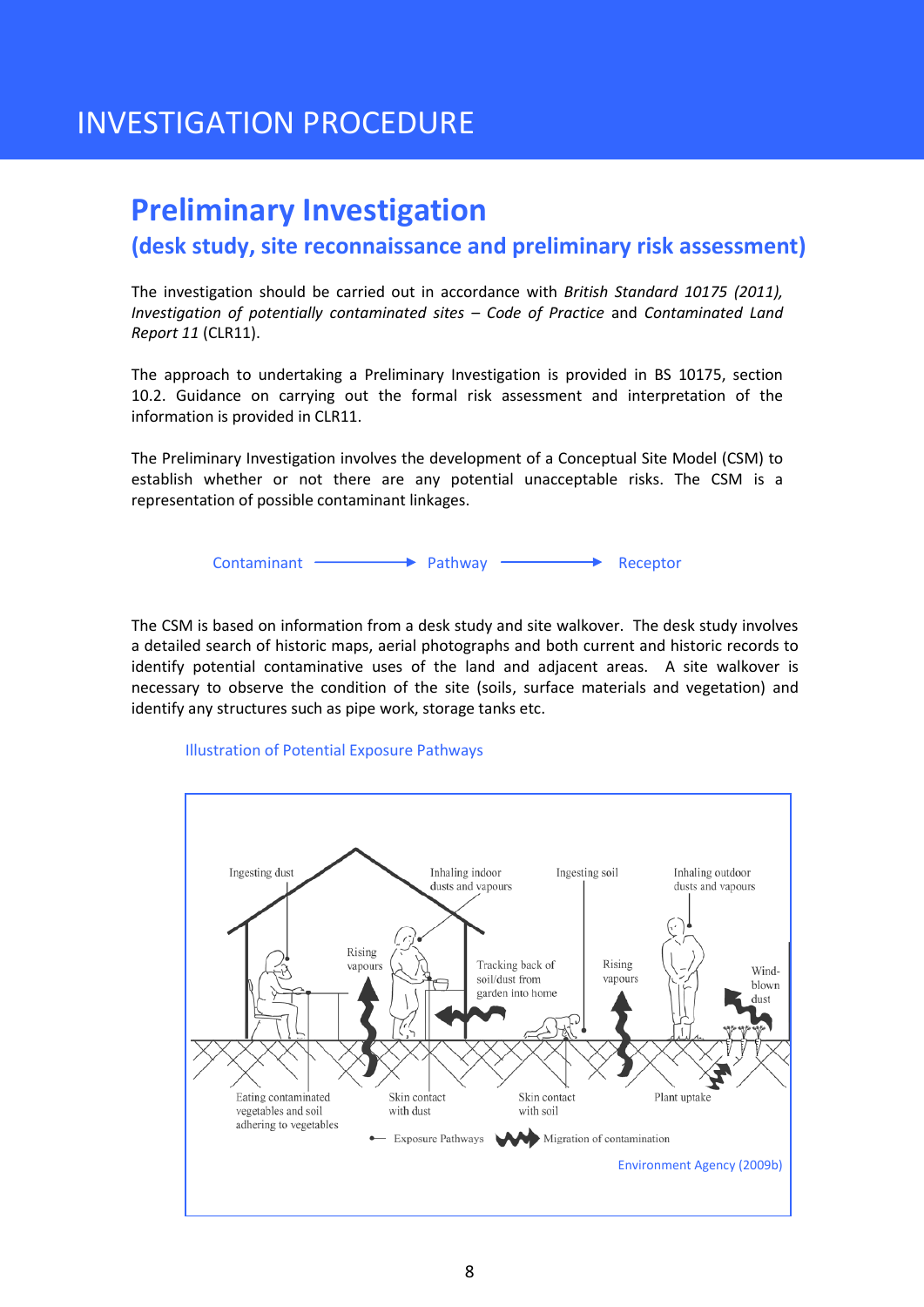There are also other exposure pathways such as the examples provided below:

- inhalation of vapours (indoors and outdoors) volatilised from shallow groundwater;
- dermal contact with shallow groundwater;
- **•** ingestion of shallow groundwater;
- inhalation of vapours when bathing/showering either directly with groundwater obtained from an on-site source or following permeation of plastic pipes;
- dermal contact when using water obtained from an on-site source or following permeation of plastic pipes;
- **•** ingestion of drinking water from an on-site source or following permeation of plastic pipes;
- consumption of crops irrigated with an on-site source or following permeation of plastic pipes;
- dermal contact with water from a sprinkler;
- consumption of homegrown foodstuffs other than fruit and vegetables (for example poultry, meat, eggs, shellfish, fish);
- ingestion of water and/or sediment while swimming in a contaminated source;
- dermal contact with water or sediment while swimming in a contaminated source.

The findings of the Preliminary Investigation will then determine if further investigation if necessary.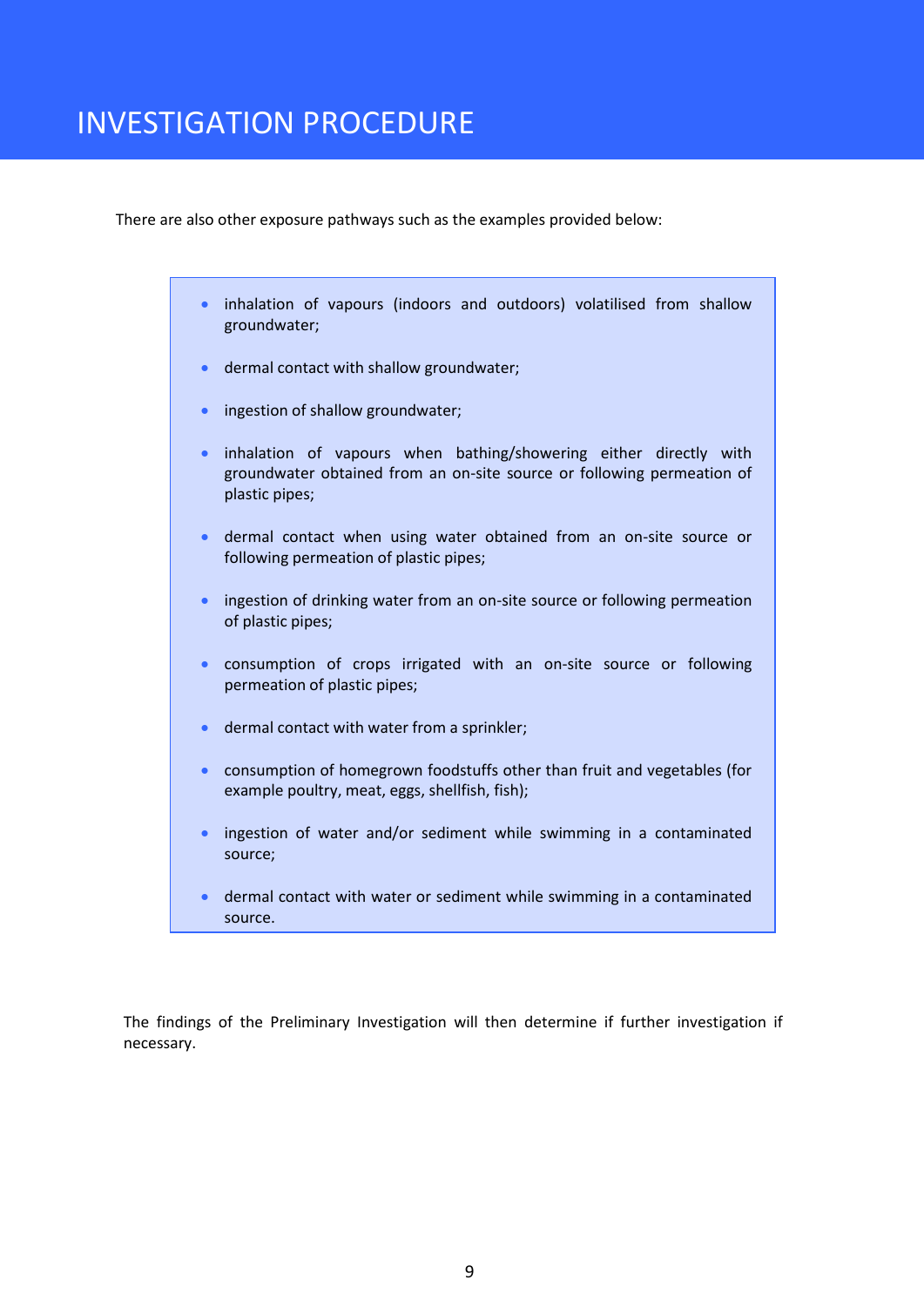# <span id="page-11-0"></span>**Field Investigation and Risk Assessment**

The Field investigation is undertaken to determine the presence or absence of contamination and where found, the nature and extent. A suitable sampling and analytical strategy should be undertaken to address the potential risks identified in the Preliminary Investigation. Data needs to be collected from the right locations and at the right time using the appropriate collections methods in order to estimate and evaluate the risks. The factual information should then be collated and interpreted with reference to the Conceptual Site Model (CSM). This is an iterative process and it is expected that the CSM and potential contaminant linkages will be revised as a result of the field investigation as part of the risk assessment process. This risk assessment is split into 2 tiers:

- Generic Quantitative Risk Assessment (GQRA) involves the comparison of contaminant concentrations at a site with generic assessment criteria. These relate to the following land uses:
	- **Residential**
	- Allotment
	- **Commercial**
- Detailed Quantitative Risk Assessment (DQRA) makes greater use of sitespecific data to conduct a more accurate assessment of risks. This may involve the derivation of site specific assessment criteria (SSAC) that are then compared with contaminant concentrations.

If a contaminant linkage is confirmed and the risk assessment demonstrates that there are unacceptable risks associated with the site, then progression to the next phase will be necessary.

N.B. There are three phases of field investigation (exploratory, main and supplementary). Please consult BS10175 (2011) for further information.

The typical contents of a Field Investigation are also provided in BS10175 (2011), section 10.3. In summary, the report will include factual information based on the field investigation, followed by an interpretive section on the assessment of the results and an updated conceptual site model.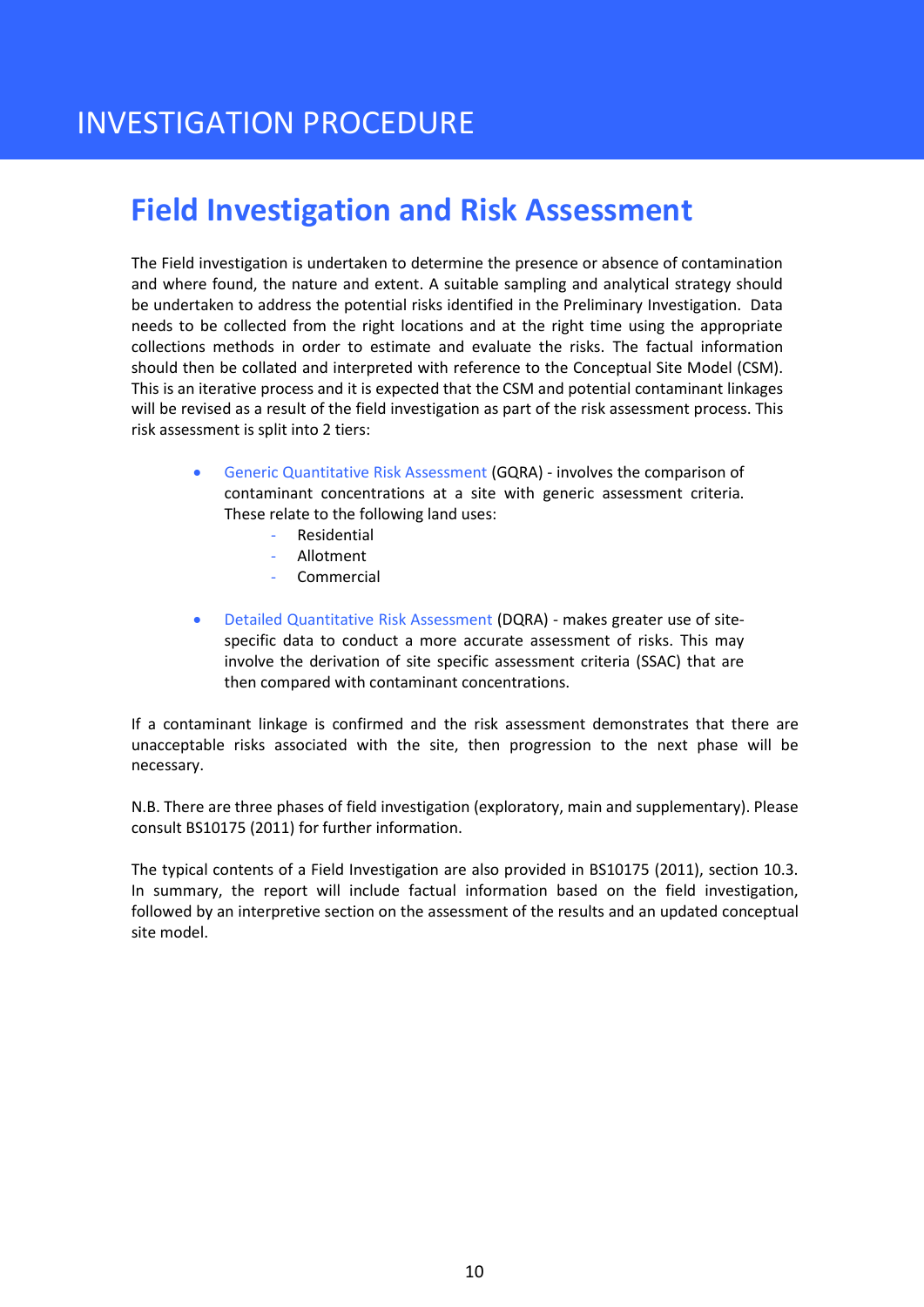# <span id="page-12-0"></span>**Remediation Scheme**

A Remediation Scheme should be submitted where a Field Investigation and Risk Assessment has identified levels of contamination that would result in unacceptable risks to end users without appropriate remediation on the site.

The Remediation Scheme is action to be carried out so that contamination no longer presents an unacceptable risk to human health or the environment. It may include measures such as the removal of contamination, encapsulation of the contaminants, treatment of the contaminants or measures to break the contaminant linkages. The standard of remediation work should comply with current good practice and guidance. This must be approved by the Local Planning Authority before any remedial actions at the site commence. You should also state if you intend to undertake works in phases and seek progressive discharge of conditions on larger developments.

An options appraisal should be undertaken to identify and evaluate feasible remedial options for dealing with unacceptable risks. All identified options should be combined into a scheme that is capable of achieving overall remediation. Please note that Government policy encourages sustainable methods of remediation. It is important to note that re-use of materials on site, treatment of land and/or groundwater may require a permit (or an exemption) from the Environment Agency.

As a minimum, the following should be documented:

- Conceptual Site Model/Description of Site/Proposed Development
- Remedial Objectives
- Remediation Criteria
- Verification Plan (to include sampling and analytical strategies)

It should be noted that no assessment can inspect every section of the site and therefore should any unsuspected contamination be found, immediate contact should be made with the Local Planning Authority.

Once the site has been remediated, a Verification report will be required. This should demonstrate that the remedial objectives have been met and carried out in accordance with the verification plan.

Where remediation on a housing development is achieved by a cover system or encapsulation of contamination, a statement should be drawn up for future purchases and a copy sent to the Local Planning Authority as part of the validation process. This statement should advise on permitted development (where planning permission would not be required) or on the type of development that would be suitable, i.e. depth of foundations, water pipes/ponds, etc.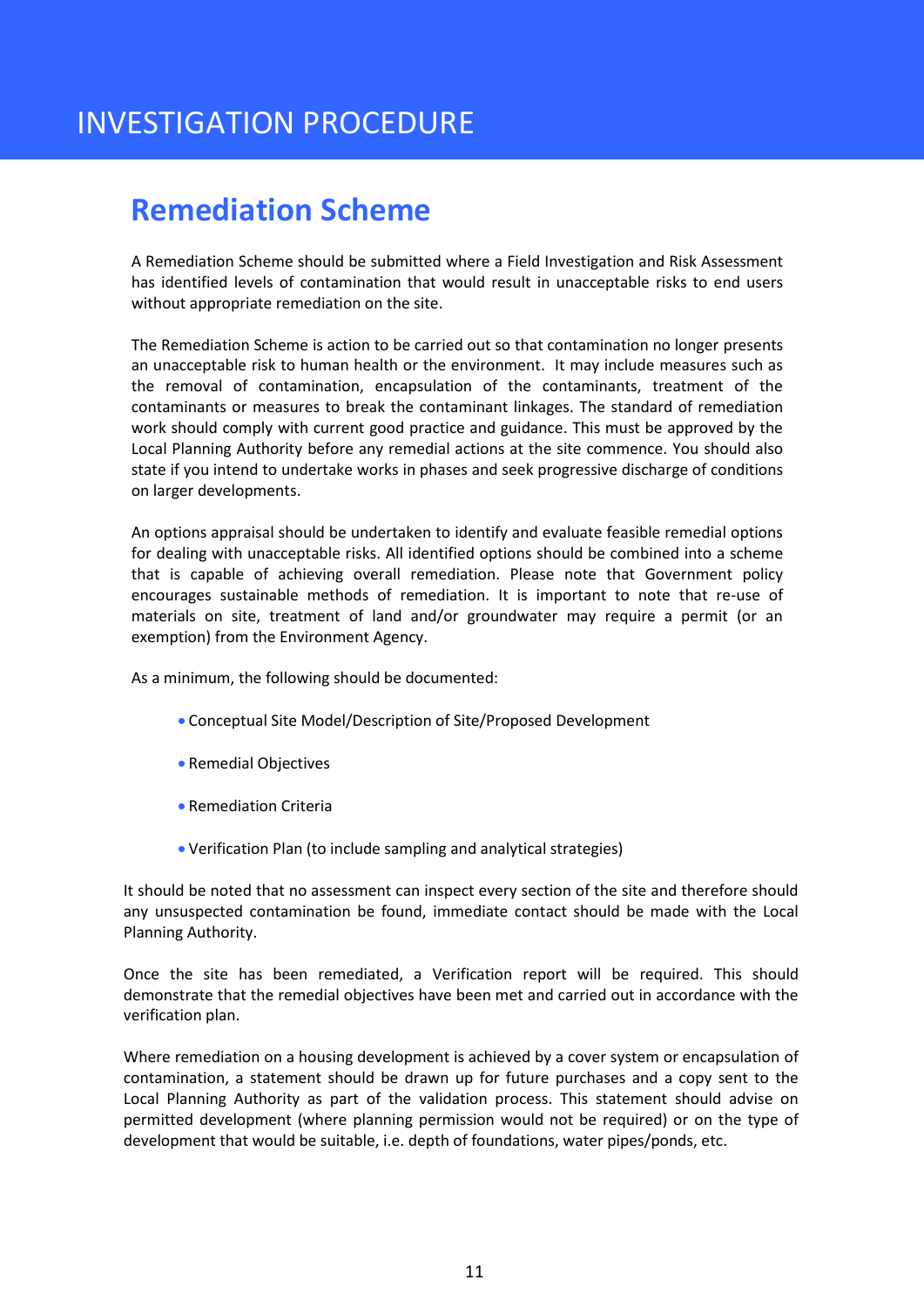# **Verification Reporting and Monitoring**

Where contamination has been found and remediated, the developer will be required to submit a Verification Report. In certain circumstances it may be necessary for the developer to conduct post-completion monitoring. This should be undertaken to the approval of the Local Planning Authority and results of the monitoring should be submitted for review.

For limited remediation works or protective works, a verification statement alone may be acceptable, but prior confirmation of this should be obtained from the Local Planning Authority.

The verification report should provide confirmation that all measures outlined in the approved remediation scheme have been successfully completed including, where appropriate, validation testing.

NB. Verification and Validation are two terms often used quality management standards for the evaluation of a product, service, or system. BS EN ISO 9000:2005 provides the following definitions:

- Quality degree to which a set of inherent characteristics fulfils requirements;
- Verification confirmation through the provision of objective evidence that specified requirements have been fulfilled; and
- Validation confirmation through the provision of objective evidence that the requirements for a specific intended use have been fulfilled.

Key aspects of both verification and validation are setting pre-defined requirements and the collection of evidence to show that those requirements have been met. This is also the case where evidence is needed to show that remediation of land contamination has met defined objectives, usually to ensure that risks to human health and the environment are insignificant. For the purpose of remediation, CLR 11 defines verification as 'the process of demonstrating that the risks have been reduced to meet remediation criteria and objectives based on a quantitative assessment of remediation performance'. (EA, 2010)

On large schemes where development may be phased, progressive discharge of conditions may be possible provided a satisfactory verification report is received for each phase.

Recommendations to discharge contaminated land conditions will only be made once the Contaminated Land Officer/Environmental Protection Officer has received and approved a satisfactory Verification Report.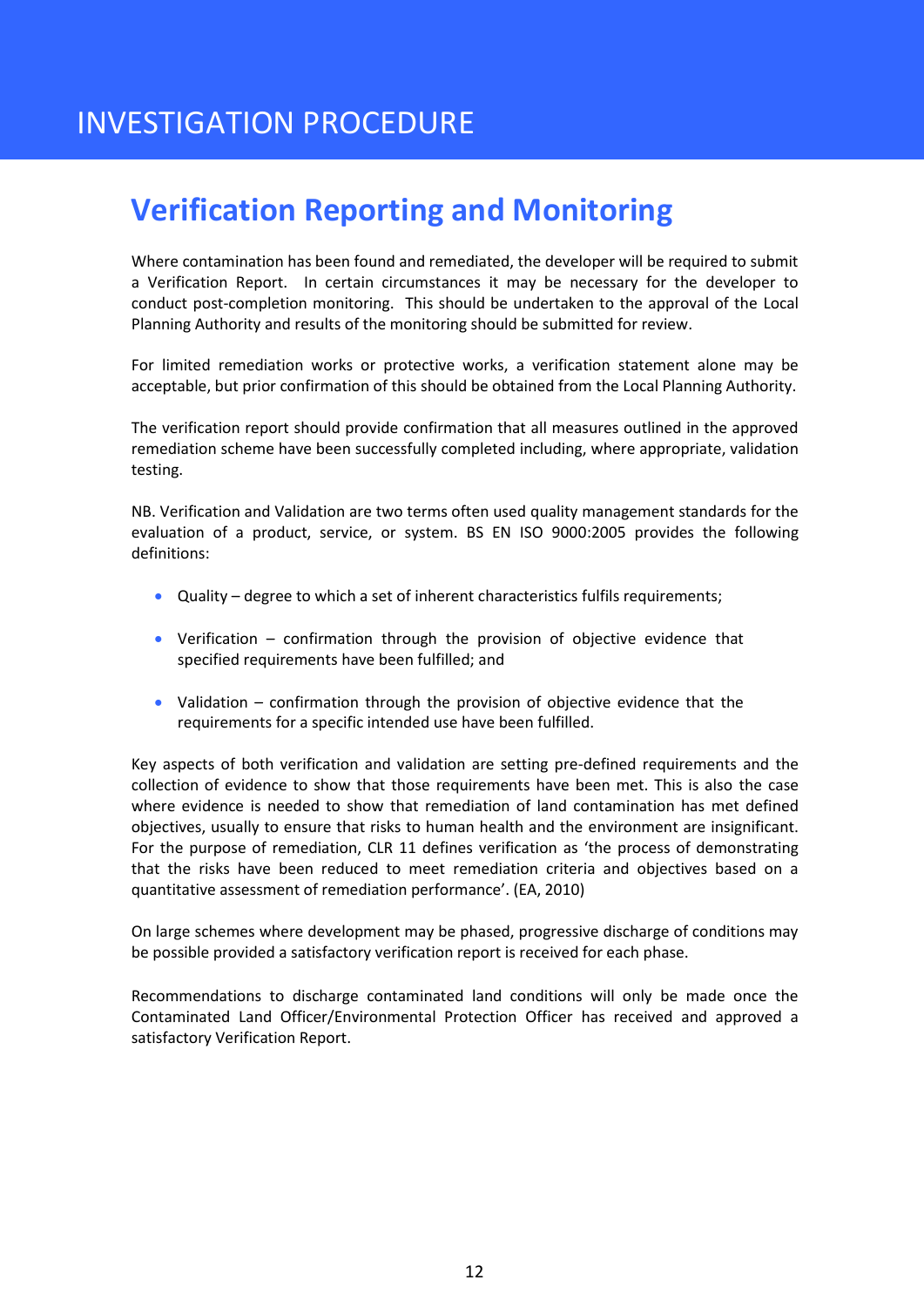# USEFUL INFORMATION

### **Cover Systems**

The overall design, depth and specification of the cover system will be based upon the findings of the risk assessment and whether an identification/break layer/'hard to dig' layer/geomembrane is required.

Where a cover system is employed to break the contaminant linkage in garden or landscaped areas, a minimum depth of 600mm should be used. This would typically consist of:

- **150mm of uncontaminated topsoil**
- 450mm of uncontaminated subsoil
- granular capillary break layer (100mm hardcore) and/or
- a suitable geotextile membrane

Where it is required to reduce infiltration, impervious or low permeability designs will be needed.

# **Verification of Cover Systems**

Imported material should be clean and suitable for its intended purpose. Analytical results should be provided to demonstrate its suitability along with justification for sampling densities, analytical suite and criteria used for assessment. This should be agreed as part of the remediation scheme/verification plan.

Testing rates and suites depend on the soil source but as a guide, a minimum of 3 samples from any one source are required and sampling rates of:

- **1** sample per  $150m^3$  Greenfield/Virgin
- $\bullet$  1 sample per 50 $m^3$  Mixed/Unknown

**Testing should be undertaken both at source and once laid, and is required for each individual soil type imported. Both analytical test results and delivery notes should be presented in the Verification Report.** 

Further guidance and good practice on the Verification of Cover Systems, published by the NHBC, can be found on page 10 at:

<http://www.nhbc.co.uk/NHBCPublications/LiteratureLibrary/Technical/TechnicalExtra/filedownload,48980,en.pdf>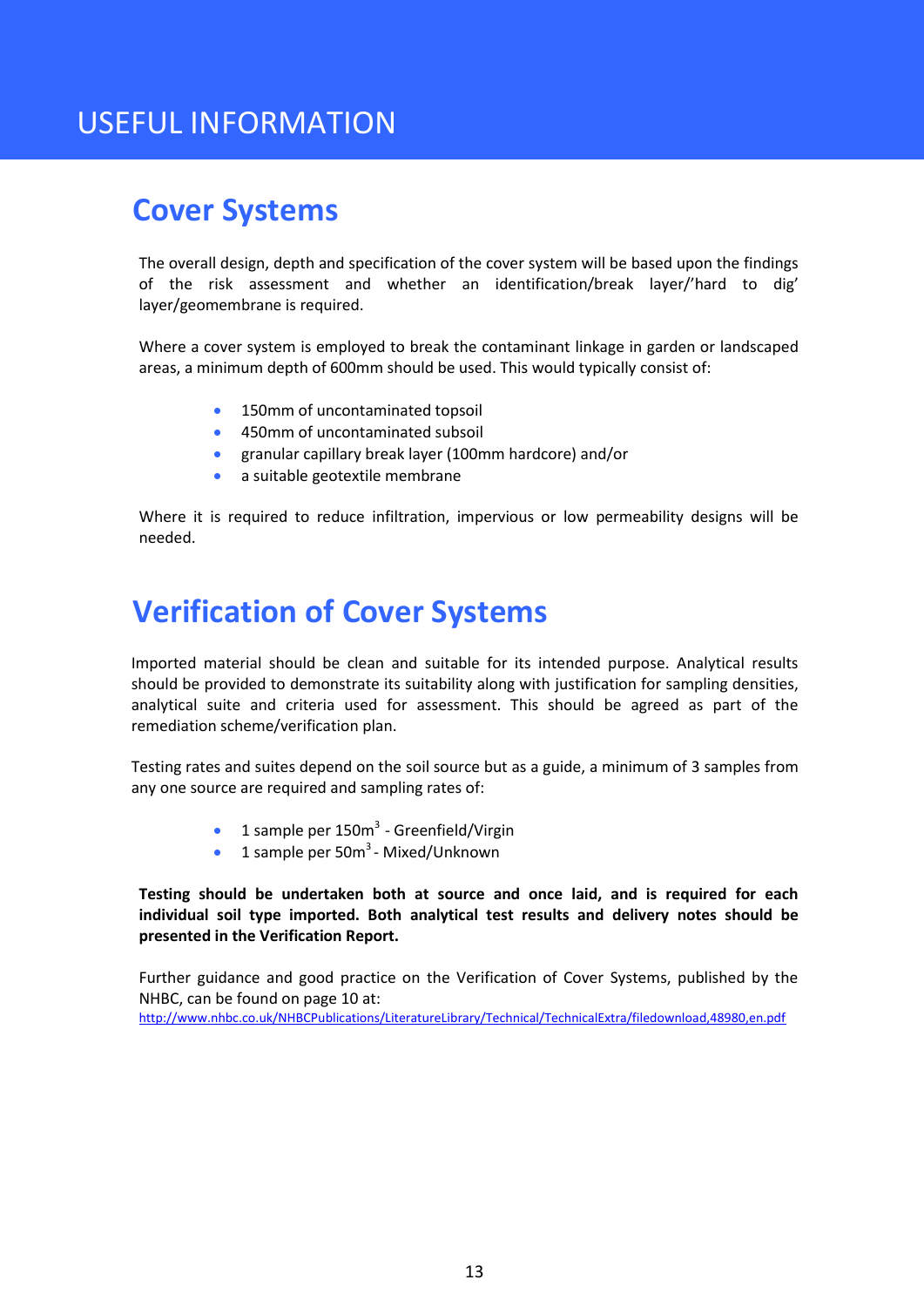# USEFUL INFORMATION

# <span id="page-15-0"></span>**Websites**

You may also find the following websites informative and up-to-date:

#### **[Environment Agency](http://www.environment-agency.gov.uk/research/planning/33706.aspx)**:

<http://www.environment-agency.gov.uk/research/planning/33706.aspx>

#### **[Department for Environment, Food and Rural Affairs:](http://www.defra.gov.uk/environment/quality/land/)**

<http://www.defra.gov.uk/environment/quality/land/>

#### **[Department for Communities and Local Government:](http://www.communities.gov.uk/planningandbuilding/planningsystem/planningpolicy/)**

[https://www.gov.uk/government/organisations/department-for-communities-and](https://www.gov.uk/government/organisations/department-for-communities-and-local-government)[local-government](https://www.gov.uk/government/organisations/department-for-communities-and-local-government)

### **References**

- British Standards Institution (2011) BS 10175:2011: Investigation of Potentially Contaminated Sites – Code of Practice. London: BSI Online:<http://shop.bsigroup.com/en/ProductDetail/?pid=000000000030205349>
- British Standards Institution (2004) BS EN 1997-1:2004 Geotechnical design. General rules. London: BSI
- British Standards Institution (2007) BS EN 1997-2:2007 Eurocode 7. Geotechnical design. Ground investigation and testing. London: BSI
- CIRIA (2009) The VOC Handbook. London: Ciria
- CIRIA (2007) C665 Assessing risks posed by hazardous ground gases to buildings. London: Ciria
- CLAIRE/CIEH (2008) Guidance on Comparing Soil Contamination Data with a Critical Concentration. London: CIEH Online:

[http://www.cieh.org/uploadedFiles/Core/Policy/Publications\\_and\\_information\\_services/Policy\\_publications](http://www.cieh.org/uploadedFiles/Core/Policy/Publications_and_information_services/Policy_publications/Publications/Statistics_guidance_contaminated_2008.pdf) [/Publications/Statistics\\_guidance\\_contaminated\\_2008.pdf](http://www.cieh.org/uploadedFiles/Core/Policy/Publications_and_information_services/Policy_publications/Publications/Statistics_guidance_contaminated_2008.pdf) 

- DEFRA (2012) Contaminated Land Statutory Guidance. London: HM Government Online:<http://www.defra.gov.uk/publications/files/pb13735cont-land-guidance.pdf>
- Department for Communities and Local Government (DCLG) (2012) National Planning Policy Framework. London: DCLG
- Online: [https://www.gov.uk/government/uploads/system/uploads/attachment\\_data/file/6077/2116950.pdf](https://www.gov.uk/government/uploads/system/uploads/attachment_data/file/6077/2116950.pdf) Department of the Environment (1995) DoE Industry Profiles. EA. Online:<http://www.environment-agency.gov.uk/research/planning/33708.aspx>
- Environment Agency (2010) Verification of remediation of land Contamination. EA Online:<http://publications.environment-agency.gov.uk/pdf/SCHO0210BRXF-e-e.pdf>
- Environment Agency (2010) Guiding Principles on Land Contamination Online:<http://publications.environment-agency.gov.uk/pdf/GEHO1109BRGY-e-e.pdf>
- Environment Agency (2009a) Human Health Toxicological Assessment of Contaminants in Soil. Bristol: EA

Online: [http://www.grdp.org/static/documents/Research/TOX\\_guidance\\_report\\_-\\_final.pdf](http://www.grdp.org/static/documents/Research/TOX_guidance_report_-_final.pdf)